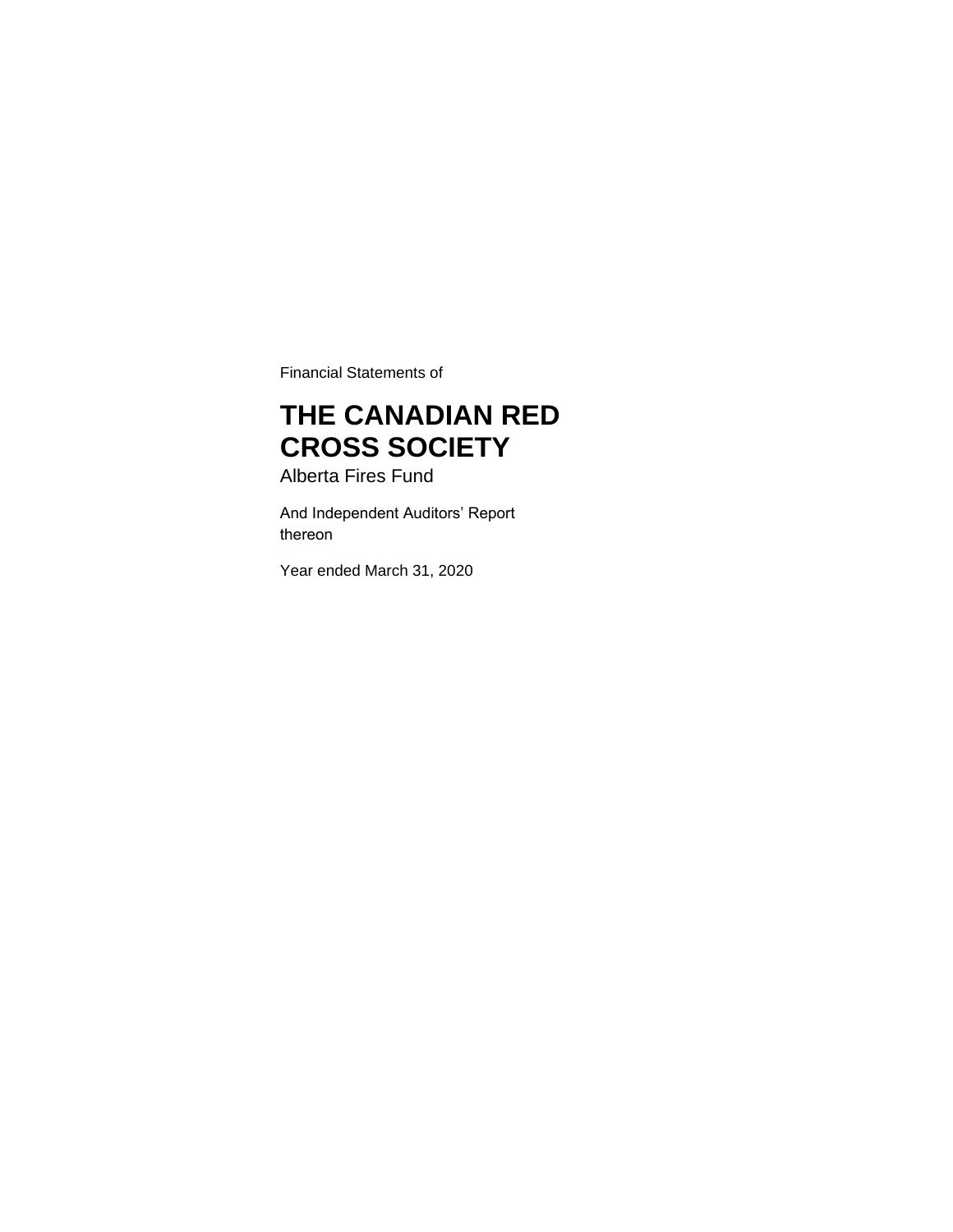Alberta Fires Fund

Year ended March 31, 2020

### **Independent Auditors' Report**

#### **Page**

#### **Financial Statements**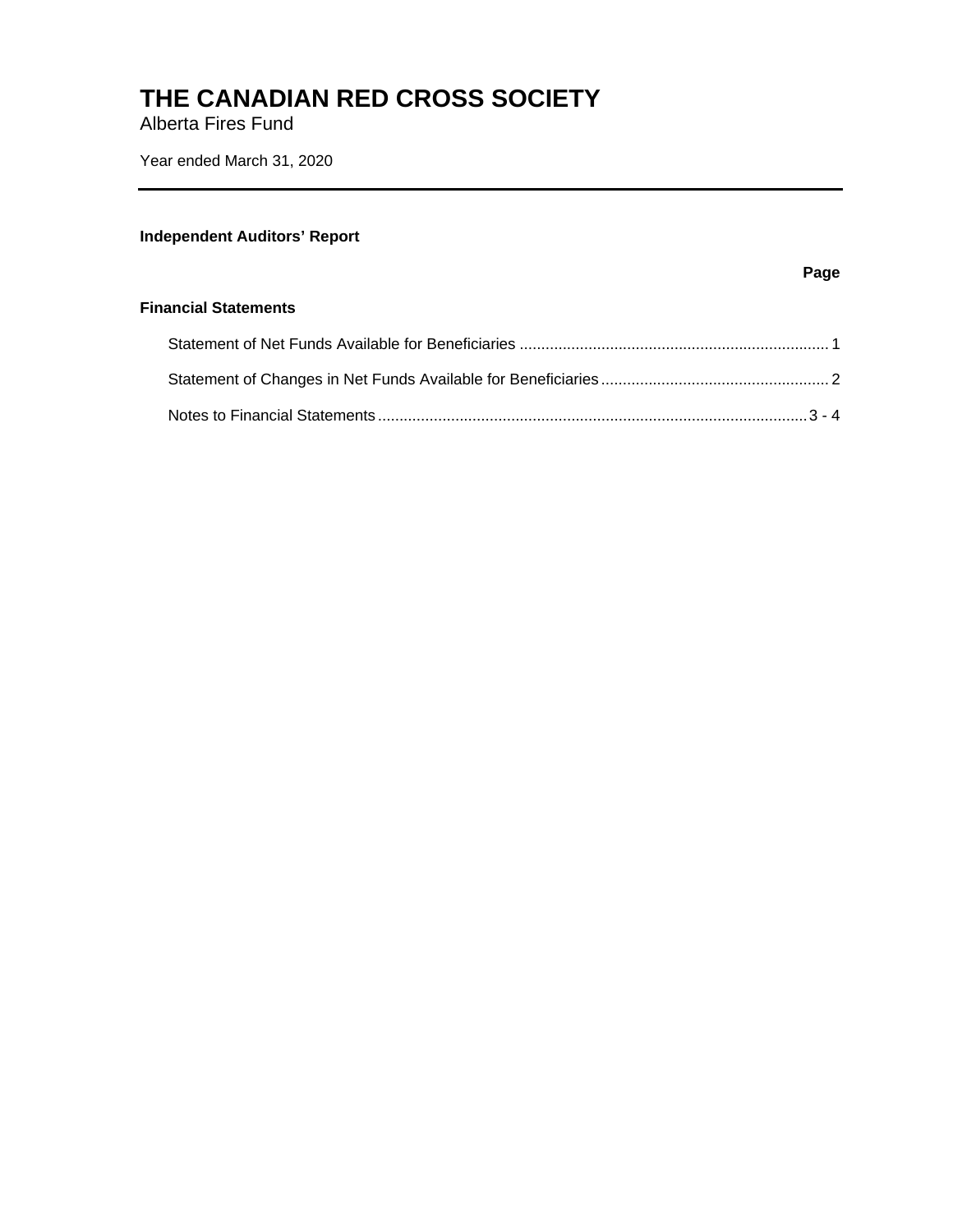

KPMG LLP 150 Elgin Street, Suite 1800 Ottawa ON K2P 2P8 Canada Telephone 613-212-5764 Fax 613-212-2896

## **INDEPENDENT AUDITORS' REPORT**

To the Board of Directors of the Canadian Red Cross Society

### *Opinion*

We have audited the financial statements of Canadian Red Cross Society - Alberta Fires Fund (the "Fund"), which comprise:

- the statement of net funds available for beneficiaries as at March 31, 2020
- statement of changes in net funds available for beneficiaries for the year then ended
- and notes to the financial statements, including a summary of significant accounting policies

(hereinafter referred to as the "financial statements").

In our opinion, the accompanying financial statements present fairly, in all material respects, the net funds available for beneficiaries of the Fund as at March 31, 2020, and changes in net funds available for beneficiaries for the year then ended in accordance with the basis of accounting described in note 2(a) to the financial statements.

### *Basis for Opinion*

We conducted our audit in accordance with Canadian generally accepted auditing standards. Our responsibilities under those standards are further described in the "*Auditors' Responsibilities for the Audit of the Financial Statements*" section of our auditors' report.

We are independent of the Fund in accordance with the ethical requirements that are relevant to our audit of the financial statements in Canada and we have fulfilled our other responsibilities in accordance with these requirements.

We believe that the audit evidence we have obtained is sufficient and appropriate to provide a basis for our opinion.

### *Emphasis of Matter - Financial Reporting Framework*

We draw attention to note 2(a) to the financial statements, which describes the applicable financial reporting framework.

Our opinion is not modified in respect of this matter.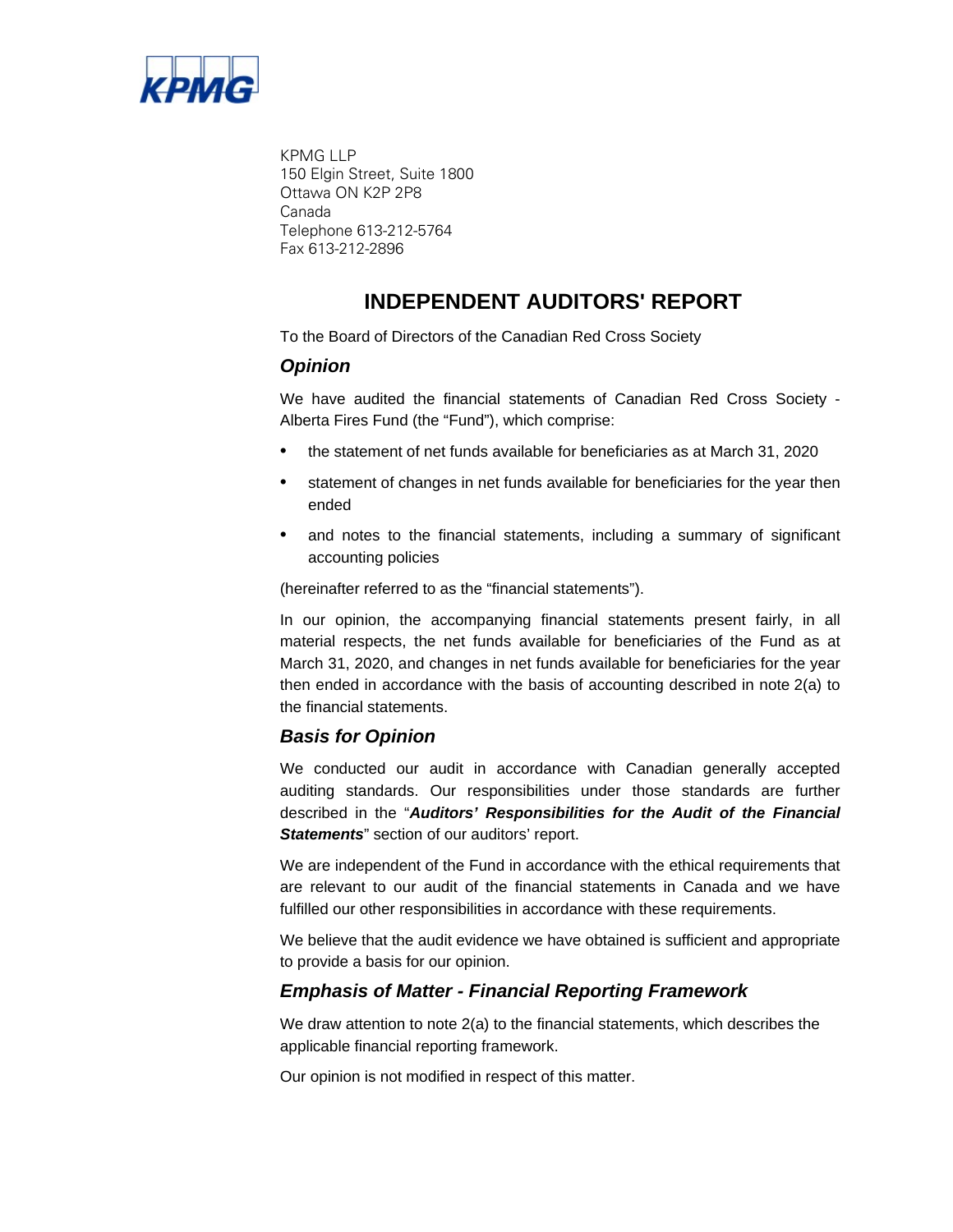

Page 2

### *Responsibilities of Management and Those Charged with Governance for the Financial Statements*

Management is responsible for the preparation and fair presentation of the financial statements in accordance with the basis of accounting described in note 2(a) to the financial statements, and for such internal control as management determines is necessary to enable the preparation of financial statements that are free from material misstatement, whether due to fraud or error.

In preparing the financial statements, management is responsible for assessing the Fund's ability to continue as a going concern, disclosing as applicable, matters related to going concern and using the going concern basis of accounting unless management either intends to liquidate the Fund or to cease operations, or has no realistic alternative but to do so.

Those charged with governance are responsible for overseeing the Fund's financial reporting process.

### *Auditors' Responsibilities for the Audit of the Financial Statements*

Our objectives are to obtain reasonable assurance about whether the financial statements as a whole are free from material misstatement, whether due to fraud or error, and to issue an auditors' report that includes our opinion.

Reasonable assurance is a high level of assurance, but is not a guarantee that an audit conducted in accordance with Canadian generally accepted auditing standards will always detect a material misstatement when it exists.

Misstatements can arise from fraud or error and are considered material if, individually or in the aggregate, they could reasonably be expected to influence the economic decisions of users taken on the basis of the financial statements.

As part of an audit in accordance with Canadian generally accepted auditing standards, we exercise professional judgment and maintain professional skepticism throughout the audit.

We also:

Identify and assess the risks of material misstatement of the financial statements, whether due to fraud or error, design and perform audit procedures responsive to those risks, and obtain audit evidence that is sufficient and appropriate to provide a basis for our opinion.

The risk of not detecting a material misstatement resulting from fraud is higher than for one resulting from error, as fraud may involve collusion, forgery, intentional omissions, misrepresentations, or the override of internal control.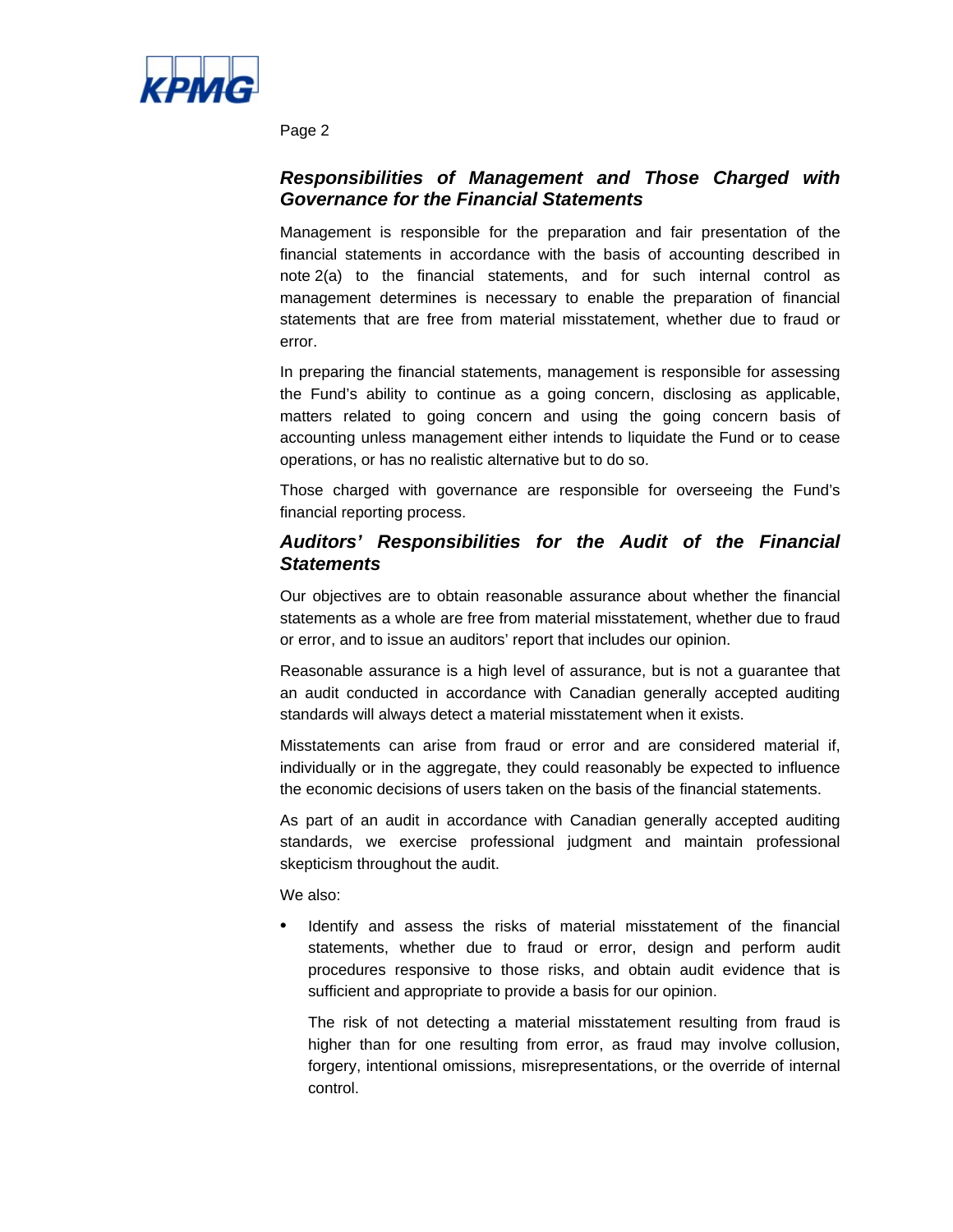

Page 3

- Obtain an understanding of internal control relevant to the audit in order to design audit procedures that are appropriate in the circumstances, but not for the purpose of expressing an opinion on the effectiveness of the Fund's internal control.
- Evaluate the appropriateness of accounting policies used and the reasonableness of accounting estimates and related disclosures made by management.
- Conclude on the appropriateness of management's use of the going concern basis of accounting and, based on the audit evidence obtained, whether a material uncertainty exists related to events or conditions that may cast significant doubt on the Fund's ability to continue as a going concern. If we conclude that a material uncertainty exists, we are required to draw attention in our auditors' report to the related disclosures in the financial statements or, if such disclosures are inadequate, to modify our opinion. Our conclusions are based on the audit evidence obtained up to the date of our auditors' report. However, future events or conditions may cause the Fund to cease to continue as a going concern.
- Evaluate the overall presentation, structure and content of the financial statements, including the disclosures, and whether the financial statements represent the underlying transactions and events in a manner that achieves fair presentation.
- Communicate with those charged with governance regarding, among other matters, the planned scope and timing of the audit and significant audit findings, including any significant deficiencies in internal control that we identify during our audit.

KPMG LLP

Chartered Professional Accountants, Licensed Public Accountants Ottawa, Canada August 27, 2020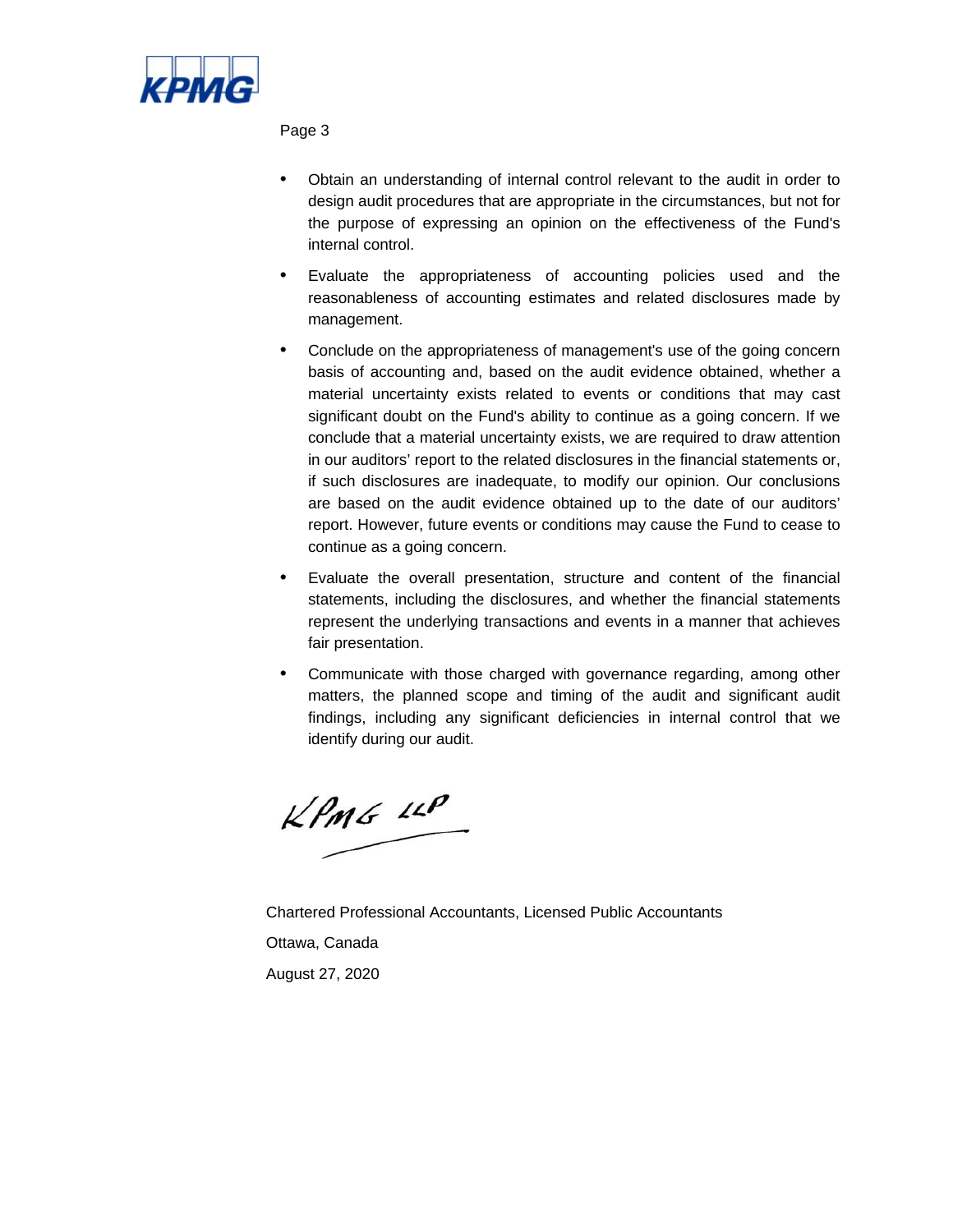Alberta Fires Fund

Statement of Net Funds Available for Beneficiaries

March 31, 2020, with comparative information for 2019 *(In thousands of dollars)* 

|                                                                               | Total<br>Fund |     |        |    | Public<br>Appeal |     |                  |    |        | Government<br>of Canada |        |
|-------------------------------------------------------------------------------|---------------|-----|--------|----|------------------|-----|------------------|----|--------|-------------------------|--------|
|                                                                               | 2020          |     | 2019   |    | 2020             |     | 2019             |    | 2020   |                         | 2019   |
| <b>Assets</b>                                                                 |               |     |        |    |                  |     |                  |    |        |                         |        |
| Current assets:<br>Cash and cash equivalents:<br><b>Externally restricted</b> | \$<br>33,836  | \$  | 53,052 | \$ | 19,763           | \$  |                  | \$ | 14,073 | \$                      | 28,652 |
|                                                                               | 33,836        |     | 53,052 |    | 19,763           |     | 24,400<br>24,400 |    | 14,073 |                         | 28,652 |
| Liabilities<br><b>Current liabilities:</b><br>Due to Canadian Red             |               |     |        |    |                  |     |                  |    |        |                         |        |
| <b>Cross Society</b>                                                          | 1,670         |     | 1,229  |    | 1,670            |     | 1,229            |    |        |                         |        |
|                                                                               | 1,670         |     | 1,229  |    | 1,670            |     | 1,229            |    |        |                         |        |
| Contractual obligations and<br>commitments (note 4)                           |               |     |        |    |                  |     |                  |    |        |                         |        |
| Net funds available for beneficiaries                                         | \$<br>32,166  | \$. | 51,823 | S  | 18,093           | \$. | 23,171           | \$ | 14,073 | \$                      | 28,652 |
|                                                                               |               |     |        |    |                  |     |                  |    |        |                         |        |

See accompanying notes to financial statements.

On behalf of the Board:

 $\oint_{\mathbb{R}} f(x) dx$  Chair

\_\_\_\_\_\_\_\_\_\_\_\_\_\_\_\_\_\_\_\_\_\_\_\_\_\_\_\_\_ Chair, Audit and Finance Committee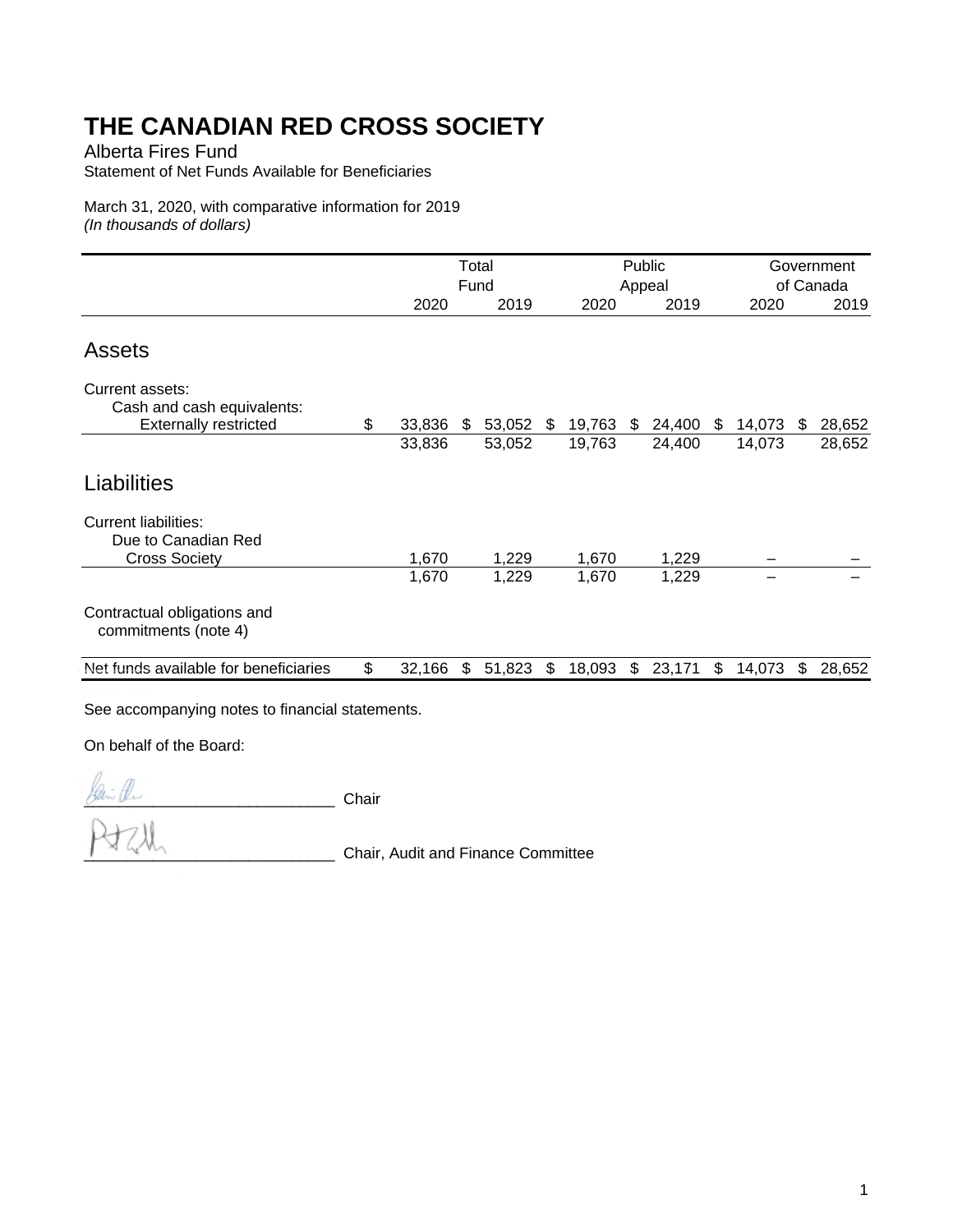Alberta Fires Fund

Statement of Changes in Net Funds Available for Beneficiaries

Year ended March 31, 2020, with comparative information for 2019 *(In thousands of dollars)* 

|                                        |              | Total<br>Fund |        | Public<br>Appeal | Government<br>of Canada |              |    |        |    |        |
|----------------------------------------|--------------|---------------|--------|------------------|-------------------------|--------------|----|--------|----|--------|
|                                        | 2020         |               | 2019   |                  | 2020                    | 2019         |    | 2020   |    | 2019   |
| Increase in funds:                     |              |               |        |                  |                         |              |    |        |    |        |
| Contributions                          | \$           | \$            | 58     | \$               |                         | \$<br>58     | \$ |        | \$ |        |
| Investment income                      | 1,200        |               | 1,017  |                  | 638                     | 425          |    | 562    |    | 592    |
|                                        | 1,200        |               | 1,075  |                  | 638                     | 483          |    | 562    |    | 592    |
| Decrease in funds:                     |              |               |        |                  |                         |              |    |        |    |        |
| Individuals and families:              |              |               |        |                  |                         |              |    |        |    |        |
| Relief and direct assistance           | 351          |               | 227    |                  | 351                     | 227          |    |        |    |        |
| Support to re-entry                    | 80           |               | 108    |                  | 80                      | 108          |    |        |    |        |
| Shelter and lodging                    | 4,122        |               | 5,349  |                  | 86                      | 122          |    | 4,036  |    | 5,227  |
| Support to self-recovery               | 406          |               | 3,511  |                  | 406                     | 548          |    |        |    | 2,963  |
| Safety and well-being                  | 3,455        |               | 201    |                  | 3,455                   | 201          |    |        |    |        |
| Disaster risk reduction                | 555          |               | 196    |                  | 555                     | 196          |    |        |    |        |
|                                        | 8,969        |               | 9,592  |                  | 4,933                   | 1,402        |    | 4,036  |    | 8,190  |
| Community initiatives and              |              |               |        |                  |                         |              |    |        |    |        |
| support to small business              | 11,835       |               | 10,797 |                  | 730                     | 1,288        |    | 11,105 |    | 9,509  |
| Fundraising cost and future            |              |               |        |                  |                         |              |    |        |    |        |
| disaster planning and                  |              |               |        |                  |                         |              |    |        |    |        |
| preparation (note 3)                   | 53           |               | 222    |                  | 53                      | 222          |    |        |    |        |
|                                        | 20,857       |               | 20,611 |                  | 5,716                   | 2,912        |    | 15,141 |    | 17,699 |
| Net funds available for beneficiaries, |              |               |        |                  |                         |              |    |        |    |        |
| beginning of period                    | 51,823       |               | 71,359 |                  | 23,171                  | 25,600       |    | 28,652 |    | 45,759 |
| Net funds available for beneficiaries, |              |               |        |                  |                         |              |    |        |    |        |
| end of period                          | \$<br>32,166 | S.            | 51,823 | \$               | 18,093                  | \$<br>23,171 | \$ | 14,073 | S  | 28,652 |

See accompanying notes to financial statements.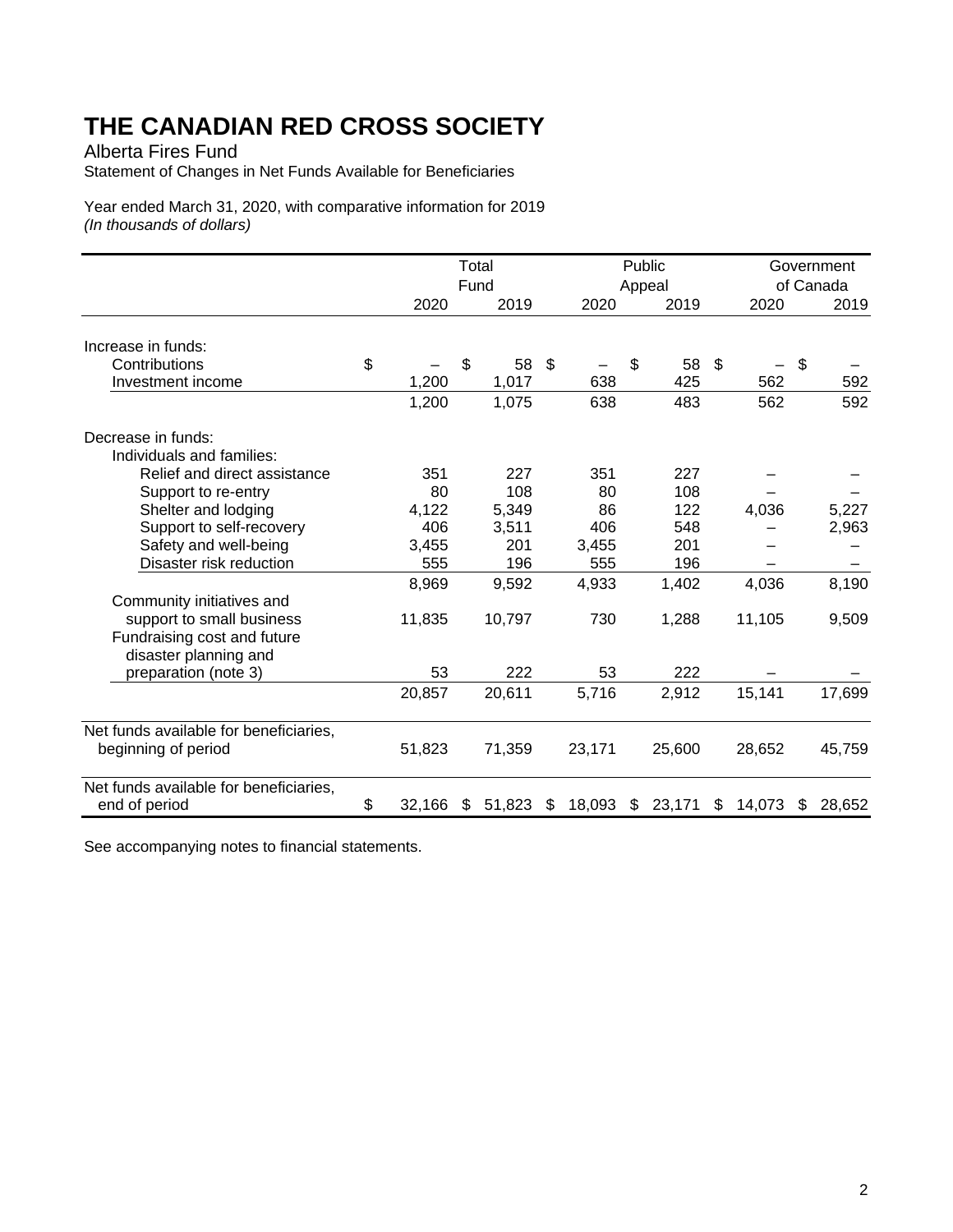Alberta Fires Fund Notes to Financial Statements

Year ended March 31, 2020, with comparative information for 2019 *(In thousands of dollars)* 

#### **1. Purpose and authority of the fund:**

The scope and purpose of the Canadian Red Cross Society – Alberta Fires Fund was approved by The Board of Directors of the Canadian Red Cross Society (the "Society") on May 3, 2016.

In early May 2016, a wildfire tore through Fort McMurray, Alberta, destroying neighborhoods and threatening an entire community. More than 80,000 people fled through smoke and fire to reach safety. In the largest wildfire evacuation in the province's history, many residents left with almost nothing and some with nowhere to go.

The Society raised over \$323 million from individuals, provincial and federal governments, community groups and corporate partners including matching funds from the Government of Canada (the "GOC") of \$104 million and the Government of Alberta (the "GOA") of \$30 million.

Donations provide relief for those affected in the form of emergency food, clothing, shelter, personal services and other necessities that assist with recovery and resiliency.

#### **2. Significant accounting policies:**

(a) Basis of presentation:

The accompanying financial statements reflect the net funds available for beneficiaries and the changes in net funds available for beneficiaries of the Fund. The Fund is maintained as a separate set of accounts by the Society, and includes only those financial activities associated with the Alberta Fires.

The Fund is an unincorporated operating segment of the Society. Accordingly, these financial statements may not be indicative of the financial activity that would have been achieved if the Fund operated as an unaffiliated organization.

The net funds available for beneficiaries as at March 31, 2020 are presented in accordance with Canadian accounting standards for not-for-profit organizations as deferred contributions in the general purpose financial statements of the Society.

(b) Donated services:

The Fund benefits greatly from donated services in the form of volunteer work for various activities. The value of donated services is not recognized in these financial statements because of the difficulty of measurement.

(c) Cash and cash equivalents:

Cash and cash equivalents mature within three months or are readily converted to cash and are externally restricted for the Alberta Fires Fund and are not available for the Society's general operations.